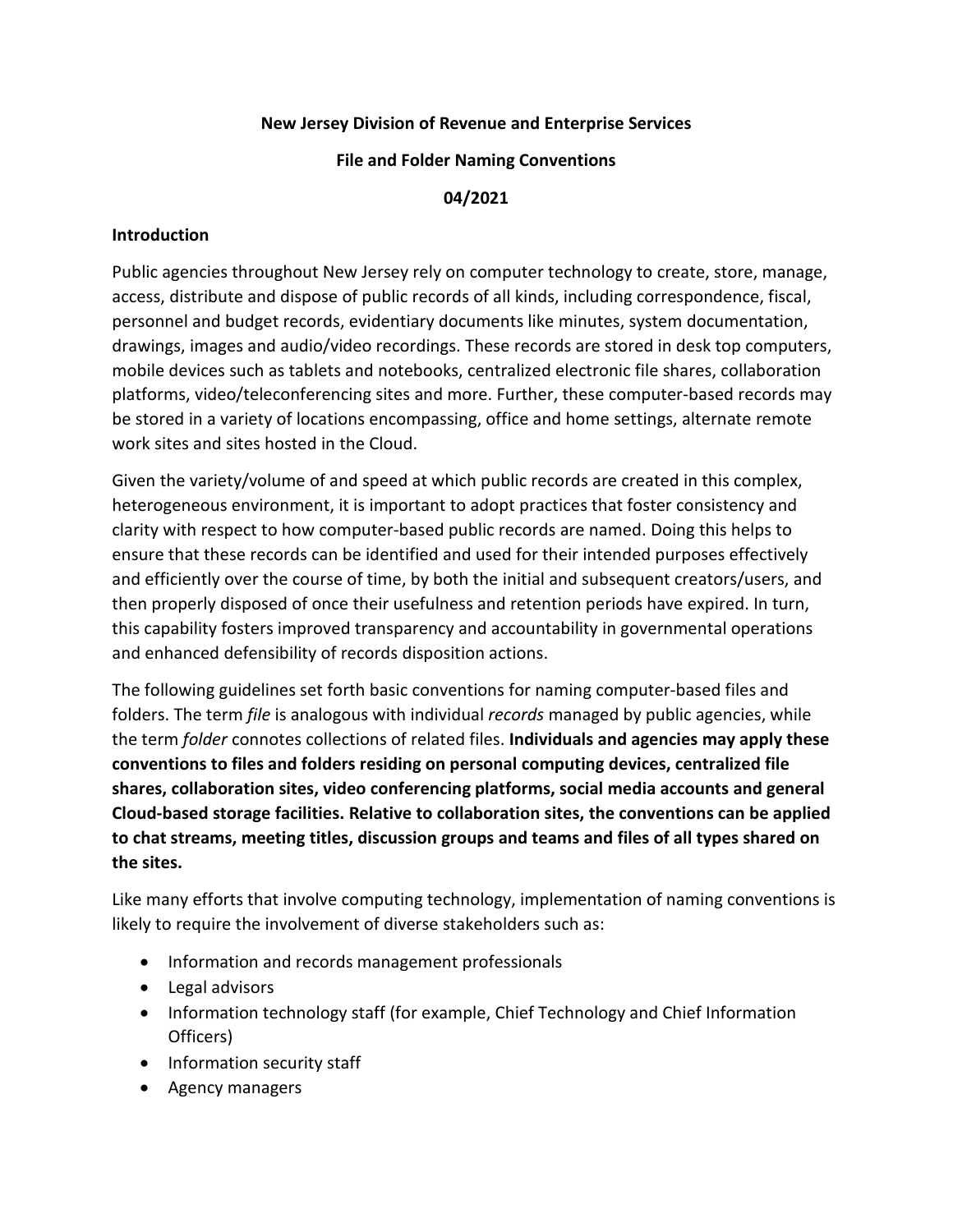# **Notes on Sources, Exceptions and Implementation Options**

There appears to be broad consensus on naming conventions among the records management, academic and library science communities. The materials that form the basis for this presentation are drawn from institutions within these three communities (see References below).

Regarding exceptions, not all situations are amenable to the application of the conventions below. For example, some custom-designed and centrally controlled assets like legacy mainframe and client-server applications and database systems may dictate how files are named. From another perspective, newer forms of technology may provide for greater flexibility in locating and retrieving files, thereby reducing the number of controls required for naming them. At base then, public agencies and employees can adopt variations of any file/folder naming convention, provided they apply it **consistently** over time.

Finally, in connection with implementation, the ideal would be to adopt a comprehensive approach and work to bring all names – for existing and newly received/generated files and folders, into compliance. Achieving the ideal may prove onerous, however, as it simply may not be feasible to rename existing, non-conforming files and folders. If this is the case, several implementation options are available.

It may be best to implement the convention on a day-forward basis and name only newly generated/received computer-based records in accordance with the convention. Alternately, agencies can adopt a hybrid approach by using the convention to rename selected high value records from existing stores and then apply the convention to all newly generated/received records going forward. Lastly, agencies could consider applying the convention to selected high value records only on a day-forward basis.

### **Key Contacts**

The contact for assistance with naming convention is the New Jersey Division of Revenue and Enterprise Services' Records Management Services Unit (RMS): 609-777- 1020 or 609-292-8711. Guidance on preservation of permanent and historical records can be obtained from the State Archives: 609-633-8304 or 609-292-6260.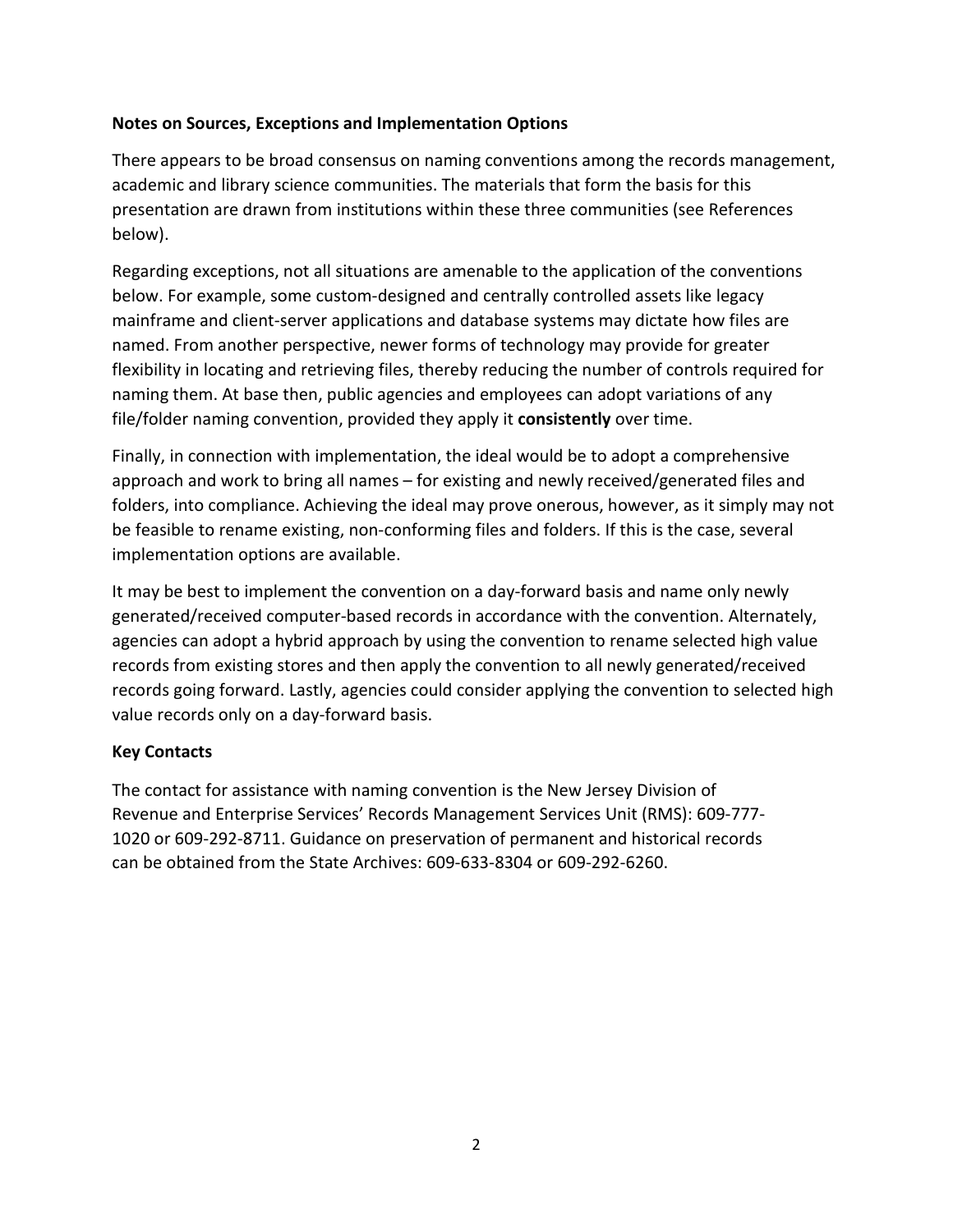# **File Name Guidelines**

• **Use simple, clear and descriptive terms that all members of your organization can understand and that will identify the files uniquely no matter where they are stored.** Terms should include descriptors like constituent names and project/event names combined, where indicated, with other parameters such as dates and numeric identifiers. Other useful terms could include the type of communication (newsletter, status report, annual report, constituent response, minutes, agenda, etc.), version number and organizational unit.

# *Examples:*

Contituent Response Smith Jane 20210804.doc.

Project01 Charter Final.ppt

News\_Release\_Program\_Alpha\_20210301.docx

Revenue Report 20210415.xlsx

Password Use Policy Final 20210201.pdf

Contract\_01234\_Office\_Supplies.doc

Processing\_Bureau\_Status\_Report\_0802021

Safety Committee Meeting Minutes 03062021.docx

Safety\_Committee\_Meeting\_Minutes\_03062021.docx

- **If possible, do not use default names** (names automatically assigned by the system). This is important because, over the course of time, files may be moved to other storage platforms and default names may not provide enough information on the content and context of the files being moved.
- **Be consistent in the way you name files.** Apply your naming conventions consistently over time.
- **Ensure that each file name is unique.**
- **Be concise.** Try not to exceed 50 characters per file name. Do not use words that *do not help* to identify the file such as articles (the, a and an) and conjunctions (and, or, but, nor, etc.). Where appropriate, use abbreviations that are clear and understandable **to all staff** who may need to retrieve and view the file. If possible, develop a control list of abbreviated terms and use it consistently.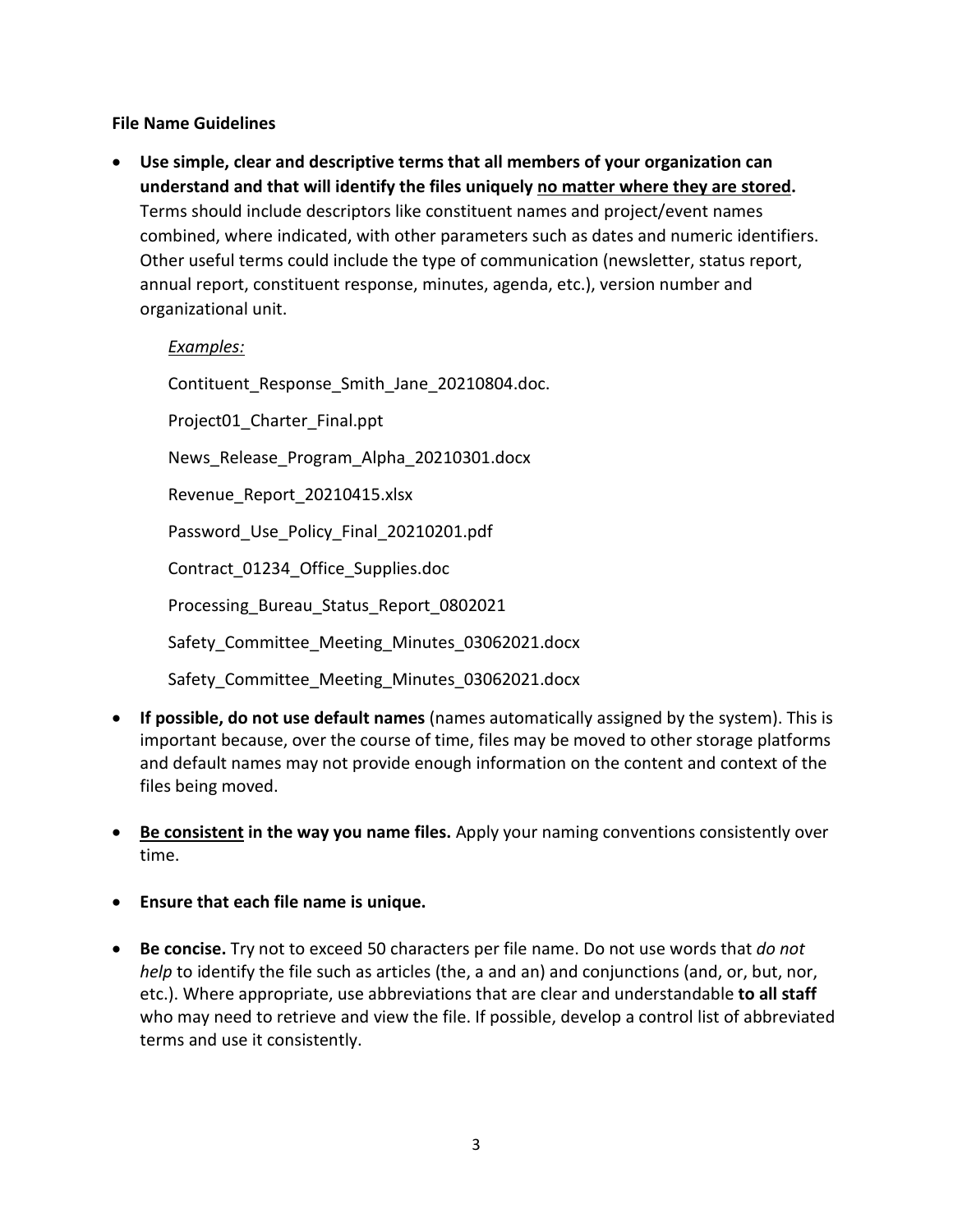- **Avoid using special characters in file names** for example, *\ / : \* ? " < > | [ ] & \$,* because computer operating systems may use these characters to physically organize and store files. In many cases, the system software will prohibit the use of these character. Also, *only use periods to separate the file name from the extension*. The extension indicates the file type or format (.doc, .docx, .pdf, .xlxs, .ppt, etc.) thus – Filename*.Extension.*
- **To separate principal terms within a name, consider using** *underscores* **or** *capital letters* **(the latter is called** *Title Case***) instead of periods and spaces.** This practice will help ensure accurate identification and retrieval of files, especially if they are moved to new/different storage platforms that interpret spaces and periods differently than the system originally used to create and store the files. The examples in the first guideline above use underscores as separators. The following examples show the same names using capital letters as separators. The use of capital letters may be preferred because the practice helps shorten file names and may facilitate/speed file retrieval.

# *Examples:*

ContituentResponseSmithJane20210804.doc.

Project01CharterFinal.ppt

NewsReleaseProgramAlpha20210301.docx

RevenueReport20210415.xlsx

PasswordUsePolicyFinal20210201.pdf

Contract01234OfficeSupplies.doc

ProcessingBureauStatusReport0802021.docx

SafetyCommitteeMeetingMinutes03062021.docx

• **Use dates in a consistent manner**. The preferred date format follows the International Standards Organization (ISO) standard date notation (ISO 8601) of year, month, day - YYYY\_MM\_DD or YYYYMMDD. If the date is a key retrieval element, place it either at the front or end of the file name consistently:

*Examples (without separating segments of the date):* News\_Release\_ProgramA\_**20210301**.docx News\_Release\_ProgramB\_**20210420**.docx News\_Release\_ProgramY\_**20211020**.docx *Examples (with underscores separating the segments of the date):*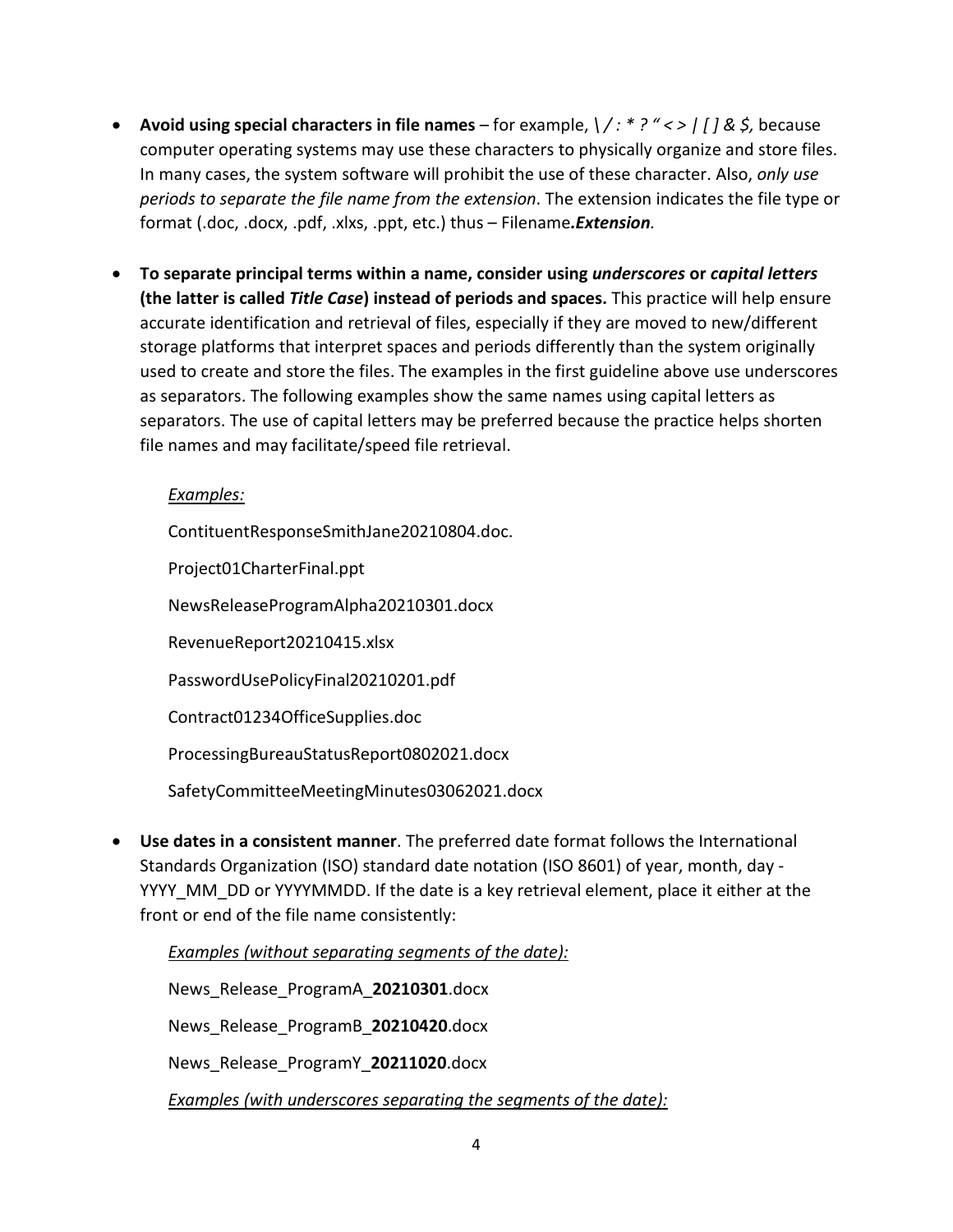**2021\_05\_01**\_ Revenue\_Report.xlsx

**2021\_05\_02**\_ Revenue\_Report.xlsx

**2021\_05\_03**\_ Revenue\_Report.xlsx

• **Where applicable, use a consistent versioning format.** If you store drafts or versions of documents, presentations, reports or other content, use a consistent format to name the versions. Consider using the letter *v* to indicate draft version and numbering succeeding versions sequentially. Label the final product as *Final*.

#### *Examples:*

Password\_Use\_Policy\_**v01**\_20210301.pdf

Password\_Use\_Policy\_**v02**\_20210302.pdf

Password\_Use\_Policy\_**v03**\_20210303.pdf

Password\_Use\_Policy\_**Final**\_20210302.pdf

• **If you use sequential numbering, pad the numbers in the series with leading zeros.**

#### *Examples:*

Contract\_ Office\_Supplies \_**01234**\_.doc

Contract\_PPE\_**01235**.doc

Contract\_Copier\_Maintenace\_**01236**.doc

- **Document your naming conventions** in a document or plain text file and give the file a descriptive name -- for example, in Title Case, FileNamingConventionsSmithWilliam.txt. Store the file in a conspicuous space such as your desktop or notebook *Documents* folder, or on a shared network drive or Cloud storage area allotted to you.
- **If appropriate, consider harmonizing your computer file names with related manual (paper) file names.**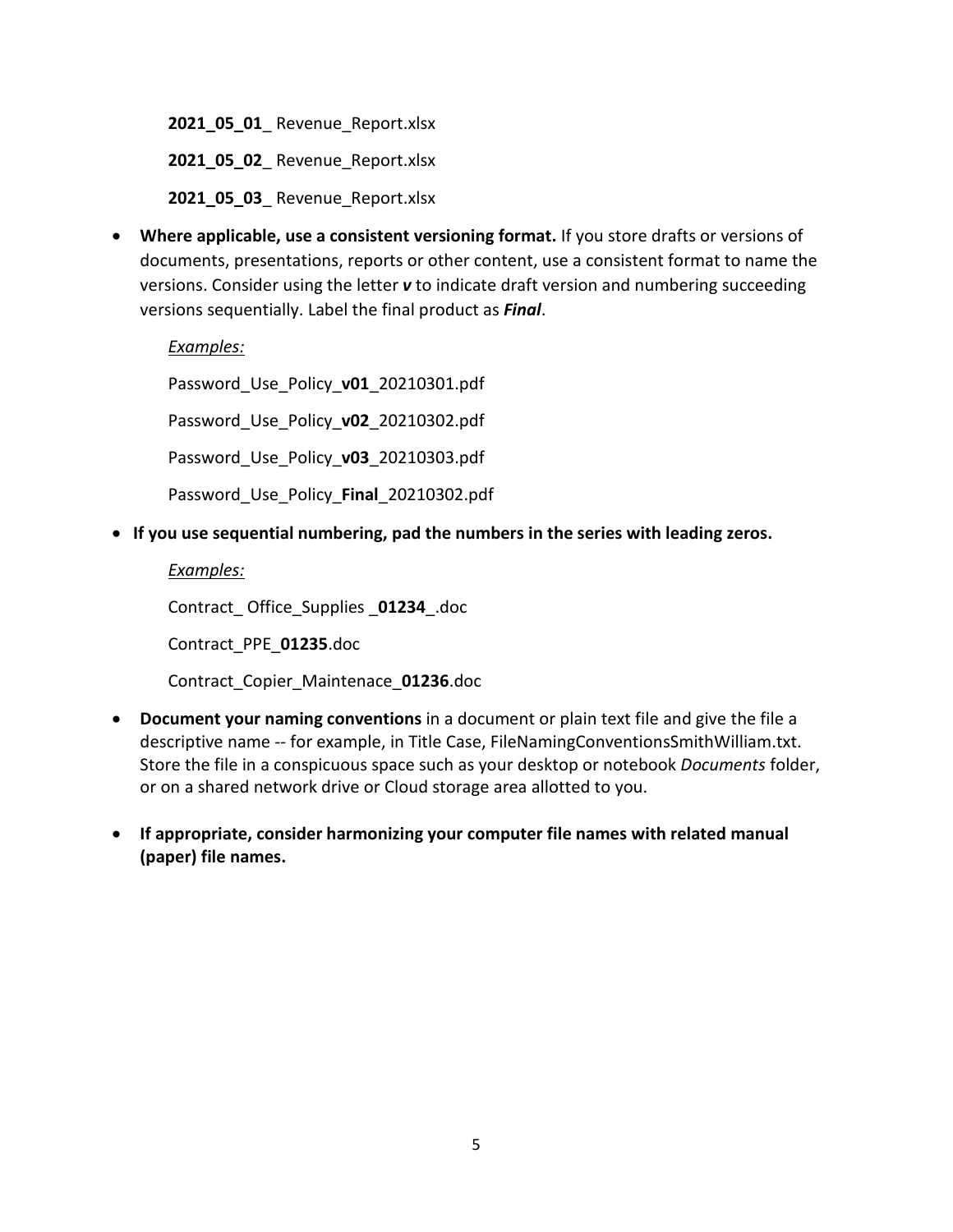#### **Folder Name Guidelines**

Folders are collections of related files. Folders may also contain multiple subfolders. Arranging related files in electronic folders aids in organizing, accessing, managing and disposing of your electronic content.

- **Use a hierarchical structure to organize folders.** The structure can be based on an organizational hierarchy or hierarchies based on functions, events, activities or other criteria. Hierarchical structures work well for individuals and can be applied effectively on an organization-wide basis. For instance, folder structures can be applied to centrally controlled file shares, collaboration sites, video conferencing platforms and Cloud-based storage areas.
- **Use the file naming conventions** outlined in the preceding section when naming folders.

*Example of a simplified folder structure for an individual employee (underscores used to separate terms in the folder and file names):*

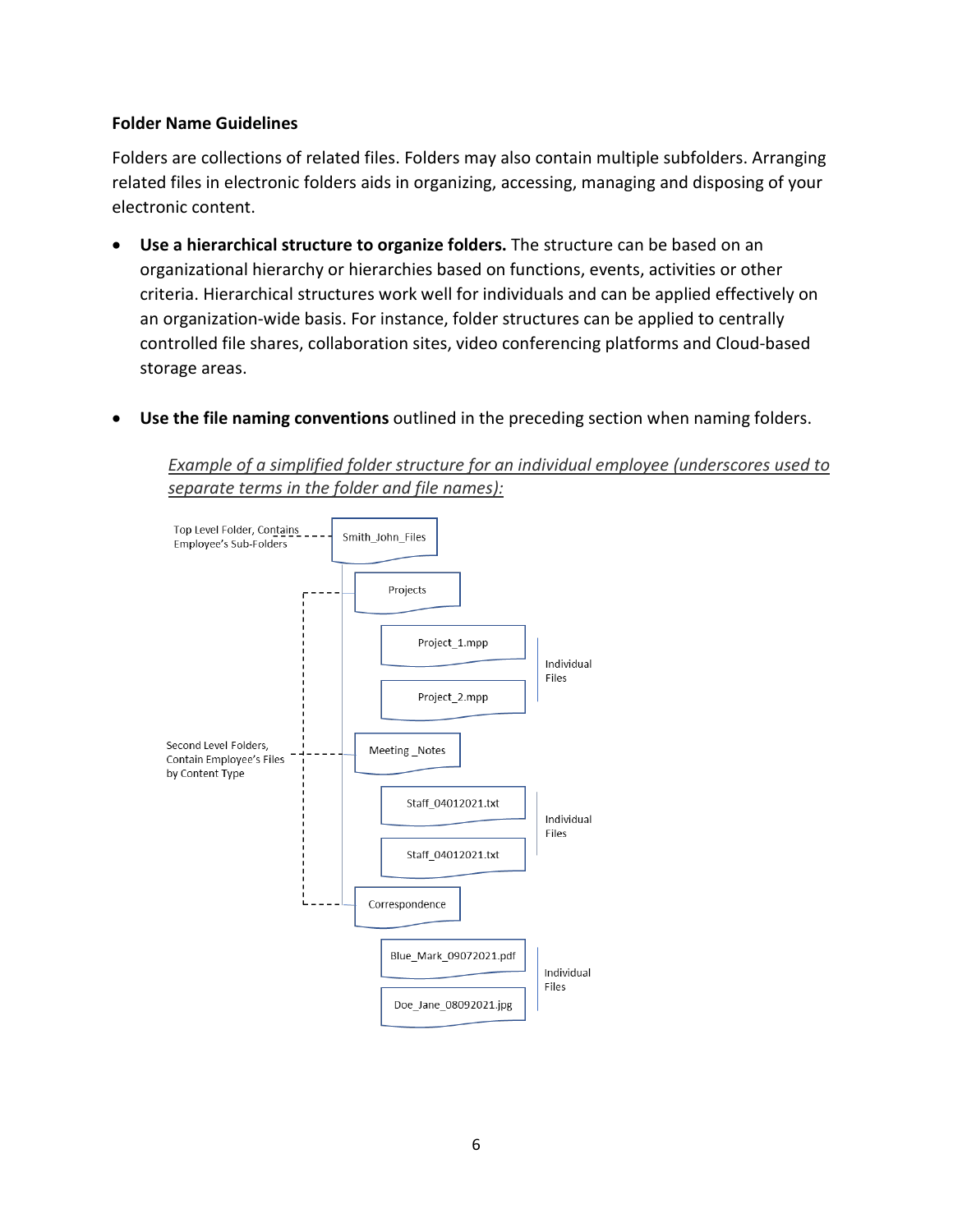# *Example of a simplified folder structure for an organization using Title Case (capital letters used to separate terms in the folder and file names):*



Top Level Folder, Contains All of the Agency's Folders and Documents

Third Level Folders, Contain Each Unit's Files by Type of Content